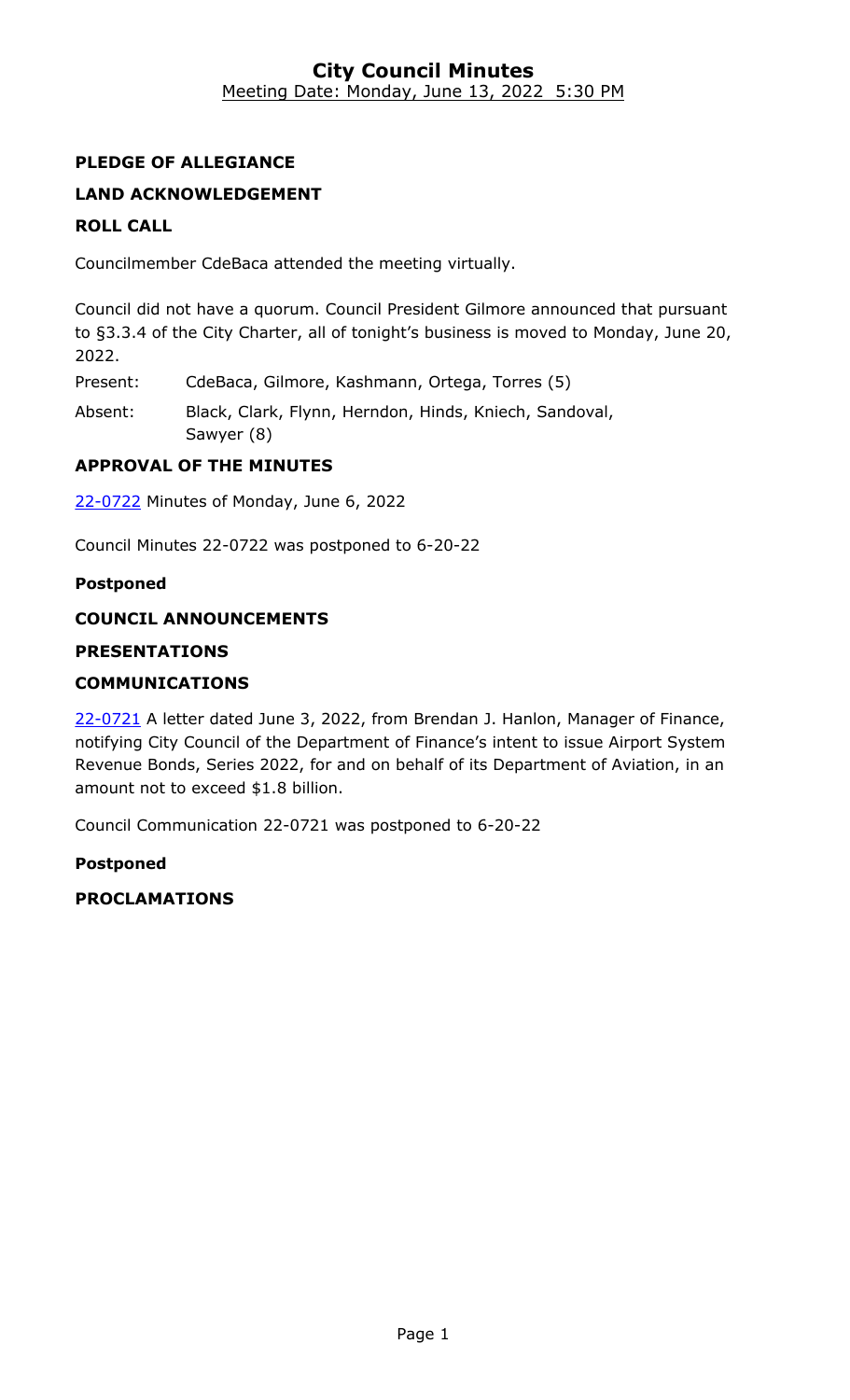## **RESOLUTIONS**

## **Finance & Governance Committee**

## 22-0557 **A resolution approving a proposed Sixth Amendment to Emergency Occupancy Agreement between the City and County of Denver and JBK Hotels, LLC to provide temporary housing for individuals experiencing homelessness during the COVID-19 health crisis.**

Amends an occupancy agreement with JBK Hotels, LLC doing business as Aloft, by [adding \\$2,447,200 for a new total of \\$13,267,500 and six \(6\) months for a new end](http://denver.legistar.com/gateway.aspx?m=l&id=/matter.aspx?key=21624)  date of 12-31-22 to provide 140 rooms to people experiencing homelessness during the COVID-19 crisis, in Council District 9 (FINAN-202262777). The last regularly scheduled Council meeting within the 30-day review period is on 6-27-22. The Committee approved filing this item at its meeting on 5-24-22. Councilmember Ortega called this item out at the 6-6-22 meeting for a one-week postponement to 6-13-22.

Council Resolution 22-0557 was postponed to 6-20-22

## **Postponed**

## 22-0558 **A resolution approving a proposed Sixth Amendatory Agreement between the City and County of Denver and JBK Hotels, LLC to provide meal services at a hotel for individuals experiencing homelessness during the COVID-19 health crisis.**

Amends a food service agreement with JBK Hotels, LLC, doing business as Aloft, by adding \$644,000 for a new total of \$3,339,700 and six (6) months for a new end date of 12-31-22 to provide food services to those people experiencing homelessness during the COVID 19 crisis staying at a hotel in Council District 9 [\(FINAN-202262776\). The last regularly scheduled Council meeting within the 30-day](http://denver.legistar.com/gateway.aspx?m=l&id=/matter.aspx?key=21625)  review period is on 6-27-22. The Committee approved filing this item at its meeting on 5-24-22. Councilmember Ortega called this item out at the 6-6-22 meeting for a one-week postponement to 6-13-22.

Council Resolution 22-0558 was postponed to 6-20-22

# **Postponed BILLS FOR INTRODUCTION BILLS FOR FINAL CONSIDERATION RECAP OF BILLS TO BE CALLED OUT PRE-RECESS ANNOUNCEMENT RECESS COUNCIL RECONVENES AND RESUMES ITS REGULAR SESSION PUBLIC HEARINGS - BILLS FOR FINAL CONSIDERATION PRE-ADJOURNMENT ANNOUNCEMENT**